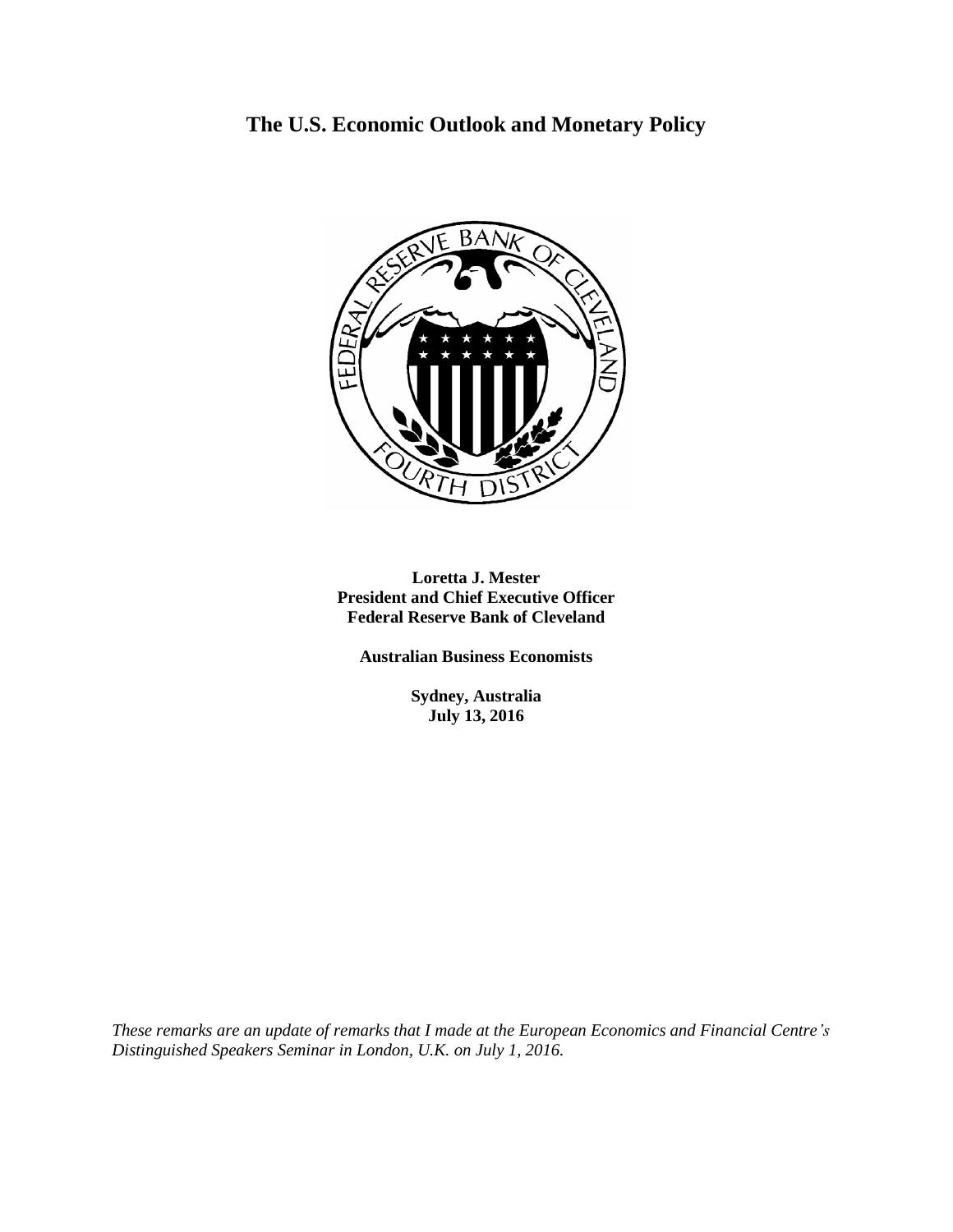#### **Introduction**

I thank the Australian Business Economists for the kind invitation to be with you today, and I would like to say g'day to you all. I started coming to Australia about 30 years ago with my husband, who grew up in Canberra. I have to admit, I have not yet acquired a taste for Vegemite – my tastes run more toward lamingtons and Anzac biscuits – but Australians are so welcoming that it is always a pleasure to be Down Under.

As an economist and policymaker, I appreciate hearing the perspectives of market and business economists. Just as the different views expressed by my colleagues around the monetary policy table help to inform my own policy views, the insights of economists like you help to shape my own economic outlook. The chance to hear perspectives from this side of the Pacific is particularly welcome at this time because we live in a global economy. Today, I will focus my remarks on the U.S. economy and monetary policy. To help put the discussion into context, I will start with a brief overview of the Federal Reserve System. I should note that the views I'll present today are my own and not necessarily those of the Federal Reserve System or my colleagues on the Federal Open Market Committee.

#### **Federal Reserve Structure and Governance**

The Federal Reserve System, established by Congress in 1913, is a decentralized central bank. It is independent *within* the government but not independent *from* the government. The structure is one of balance. Congress designed the Federal Reserve System to alleviate concerns that it would become dominated by financial interests in New York or political interests in Washington. The design includes representation from the rest of the nation, balancing public-sector and private-sector interests, and Wall Street and Main Street concerns.

The Federal Reserve System has 12 regional Reserve Banks and a seven-member Board of Governors in Washington that oversees those Banks. The governors, who serve the public, are appointed by the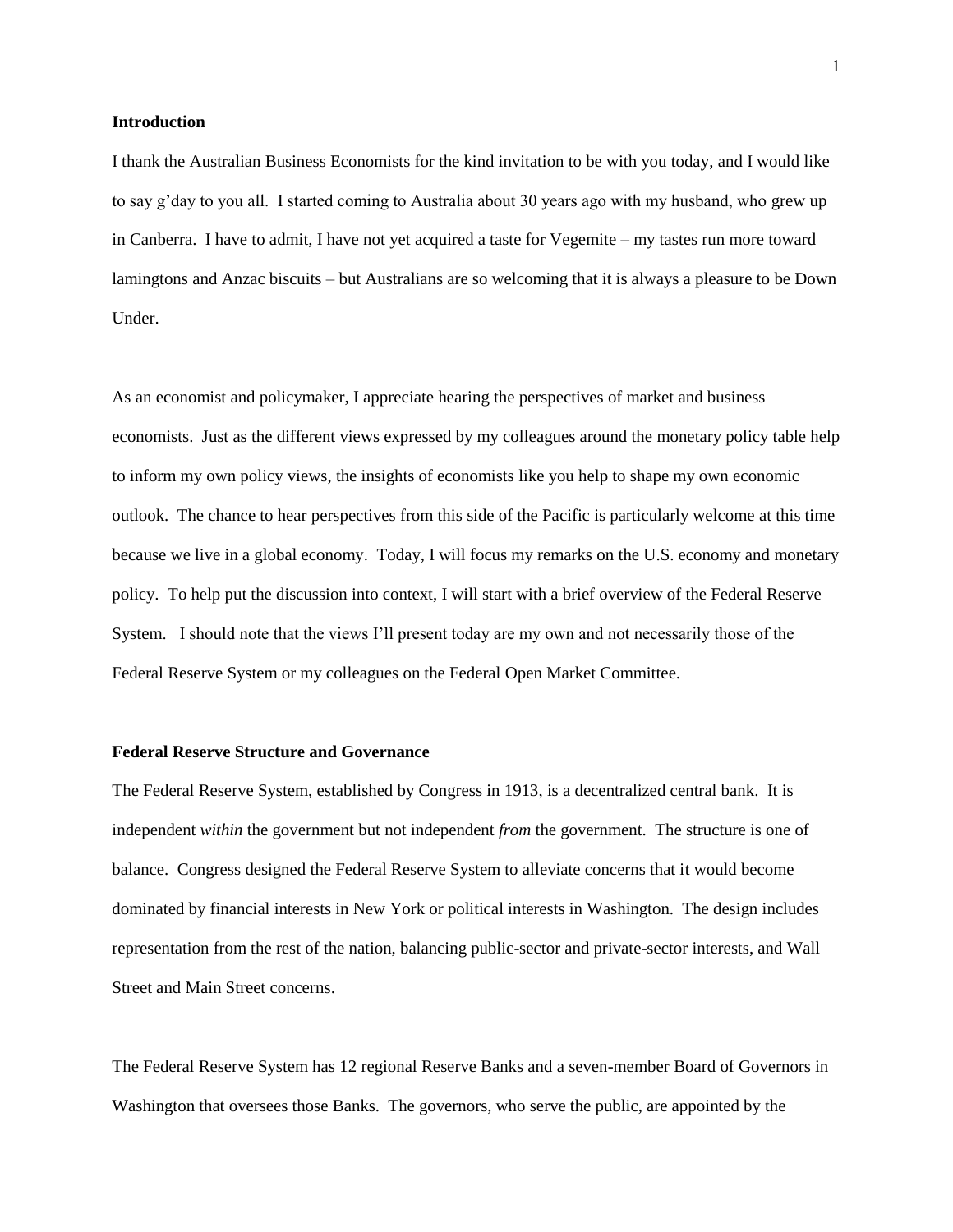president of the United States and confirmed by the Senate, the upper house of Congress. Governors serve staggered 14-year terms, which span several terms of the president and members of Congress. The length of the term is intended to insulate the governors from short-term political influence and allows them to take a longer-run perspective when setting monetary and financial regulatory policy. The chairman and vice chairman of the Board of Governors are chosen by the president and confirmed by the Senate from among the sitting governors for four-year terms. They can be reappointed until their terms as governors expire.

The 12 Reserve Banks also operate in the public interest. They are distributed around the country in locations that were the centers of economic activity back when the Fed was established.<sup>1</sup> Each Reserve Bank has a nine-member board of directors who are chosen in a nonpolitical process. Three directors represent banks and six are nonbankers who represent business, agricultural, industrial, and public interests in the Districts they serve. The nonbank directors are responsible for choosing the Bank's president, who is subject to approval by the Fed's Board of Governors. This structure may seem pretty complicated, but it actually works quite well. Before the Fed was established, there were two earlier attempts at central banks in the U.S. Each lasted only 20 years. In contrast, the Federal Reserve recently marked its  $100<sup>th</sup>$  anniversary.

The Federal Open Market Committee, or FOMC, was established in 1934 and is the body within the Federal Reserve System responsible for setting monetary policy. The FOMC holds eight regularly scheduled meetings a year in Washington. This 12-member Committee is made up of the seven members of the Board of Governors, the president of the New York Fed, and four other Reserve Bank presidents who serve on a rotating basis. As president of the Cleveland Fed, I vote every other year, as does the

 $\overline{\phantom{a}}$ 

<sup>&</sup>lt;sup>1</sup>Some Reserve Banks also have Branches. For example, the Cleveland Fed has a Branch in Pittsburgh, Pennsylvania, and a Branch in Cincinnati, Ohio. Each Branch of a Reserve Bank has a board of directors of between three and seven members.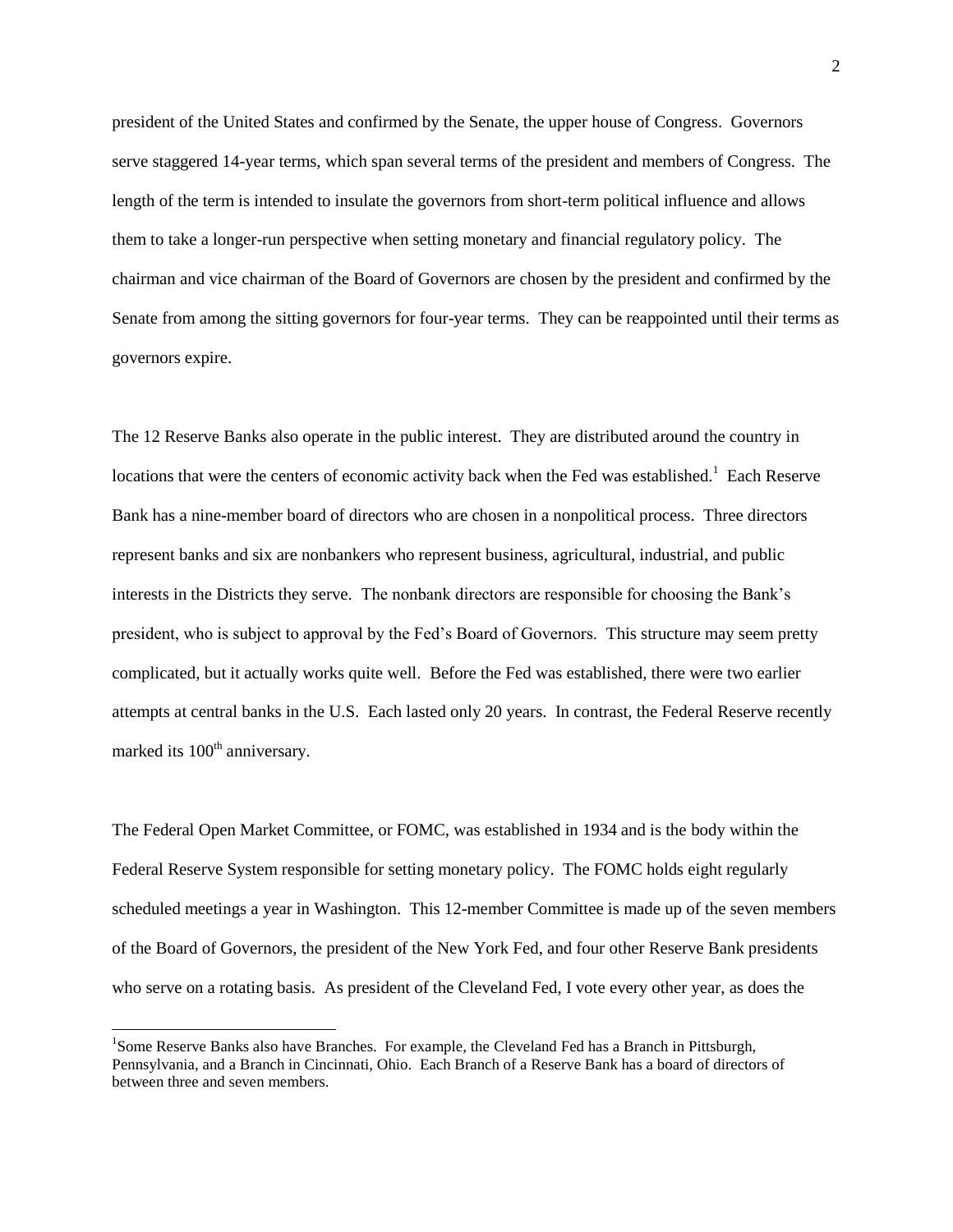Chicago Fed president. The other presidents vote every third year. I note, though, that presidents who happen not to be voting members at the moment still participate in FOMC meetings. Thus, by design, the discussions at our meetings contain a mosaic of economic information and analysis from all parts of the country. This information helps inform our setting of national monetary policy in pursuit of the goals given to us by the U.S. Congress. These monetary policy goals, often called the Fed's dual mandate, are price stability and maximum employment.

### **The Economic Outlook**

Our last FOMC meeting was held in mid-June and our next meeting will be two weeks from now. As is always the case, during this intermeeting period, Fed policymakers are evaluating economic developments and assessing the outlook. Of course, the anticipated consequences of the recent decision by U.K. voters to exit the European Union will need to be part of that assessment. This is a developing story, and how it plays out will ultimately determine its implications for the global economy and monetary policy. For the U.S. economy, while the risks and uncertainty surrounding the outlook have increased in the wake of the U.K. vote, FOMC members will be taking the time up to our July meeting to continue to evaluate whether conditions in the aftermath of the decision and other economic and financial developments will necessitate a material change in the modal outlook.

In thinking about the economic outlook, I try to stay focused on underlying fundamentals because they determine the outlook for the economy over the medium run, the time horizon over which monetary policy can affect the economy. In my view, the underlying fundamentals supporting the U.S. economic expansion remain sound. These include accommodative monetary policy, household balance sheets that have improved greatly since the recession, continued progress in the labor market, a more resilient banking system, and low oil prices. There are risks around all forecasts, but my modal forecast has been that over the next two years the U.S. economy will continue to expand at a pace slightly above its longerrun trend, which I estimate to be about 2 percent; that the unemployment rate will remain slightly under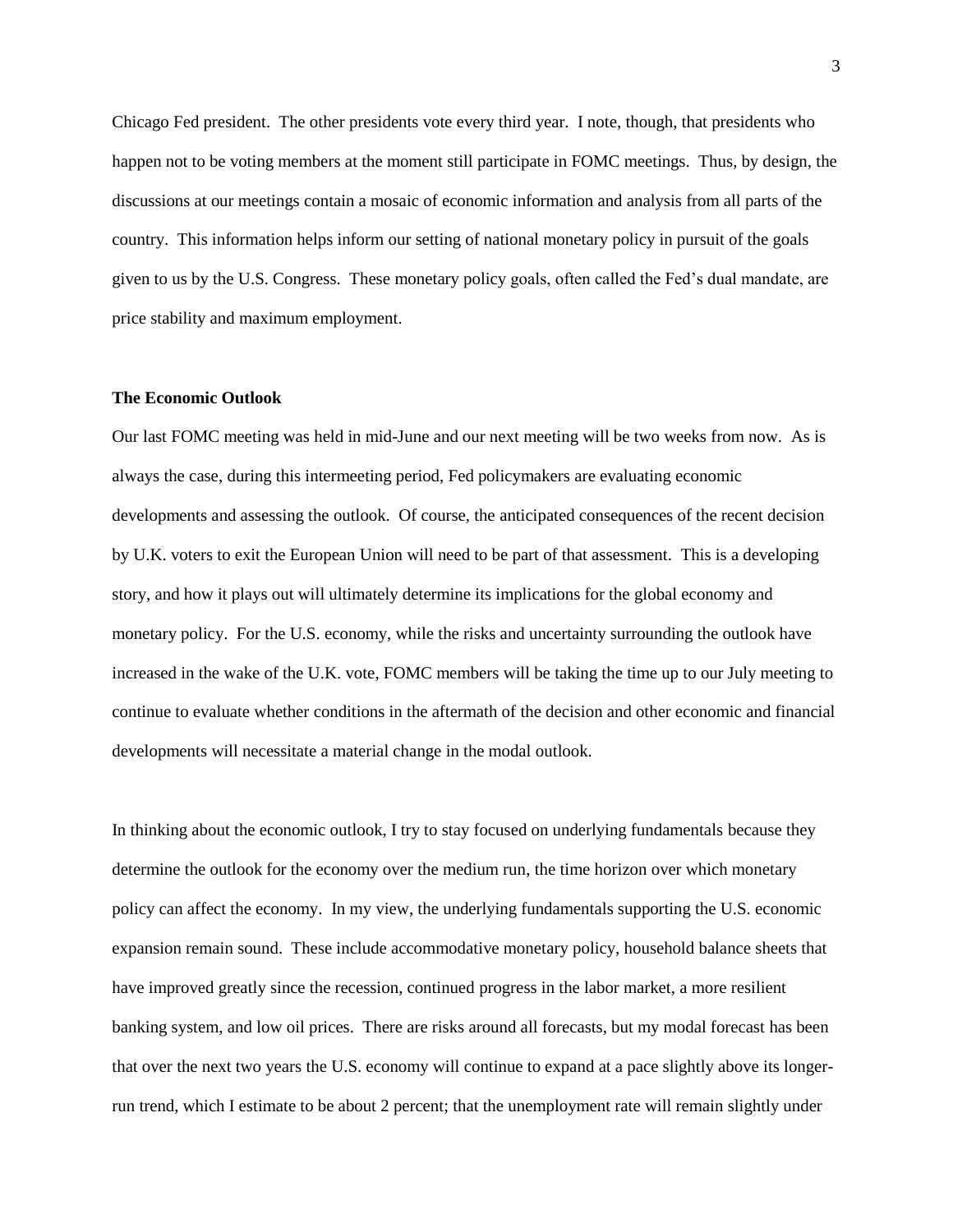its longer-run level, which I estimate to be about 5 percent; and that inflation will continue to gradually return to the Federal Reserve's 2 percent target. Of course, even in the best of times, without the increased uncertainty of our current situation, there is some variation in growth and other economic indicators over time. The trick is to extract the signal about where the economy is headed from economic and financial market information that can often be quite noisy.

## *Economic growth*

We've seen this kind of variability in the quarterly measures of U.S. GDP growth. Growth in the first quarter of the year slowed, although less so than originally estimated. Incoming information suggests that we are seeing a rebound of growth in the second quarter. This is very similar to the pattern we saw in 2014 and 2015. Consumer spending, which makes up about two-thirds of output in the U.S., has accelerated in recent months. The continued improvement in household balance sheets, growth in personal income, low borrowing rates, and relatively low oil prices have all buoyed consumer spending. In the U.S., the drop in gasoline prices by almost \$1 per gallon between 2014 and 2015 saved the average household about \$700. Although gasoline prices have moved up in the past couple of months, the U.S. Energy Information Administration now forecasts that the average price of gasoline will be down again this year, resulting in another \$200 in cost savings for the average household. Some of those savings have been spent. For example, we've seen high levels of auto sales for the past two years. Some households likely saved part of the windfall instead of spending it, or used it to pay down debt. Either way, stronger household balance sheets will help support future consumption spending.

The U.S. housing sector has been gradually recovering for some time. In the aftermath of the housing crash, house prices in the U.S. began rising again in mid-2011, and for the past two years, they have been increasing at a 5 to 6 percent annual rate. At the aggregate level, homeowners lost an unprecedented \$7 trillion in real estate equity during the housing crash, but the increases in house prices have allowed homeowners to recover nearly all of that. Sales of existing homes, which make up the bulk of home sales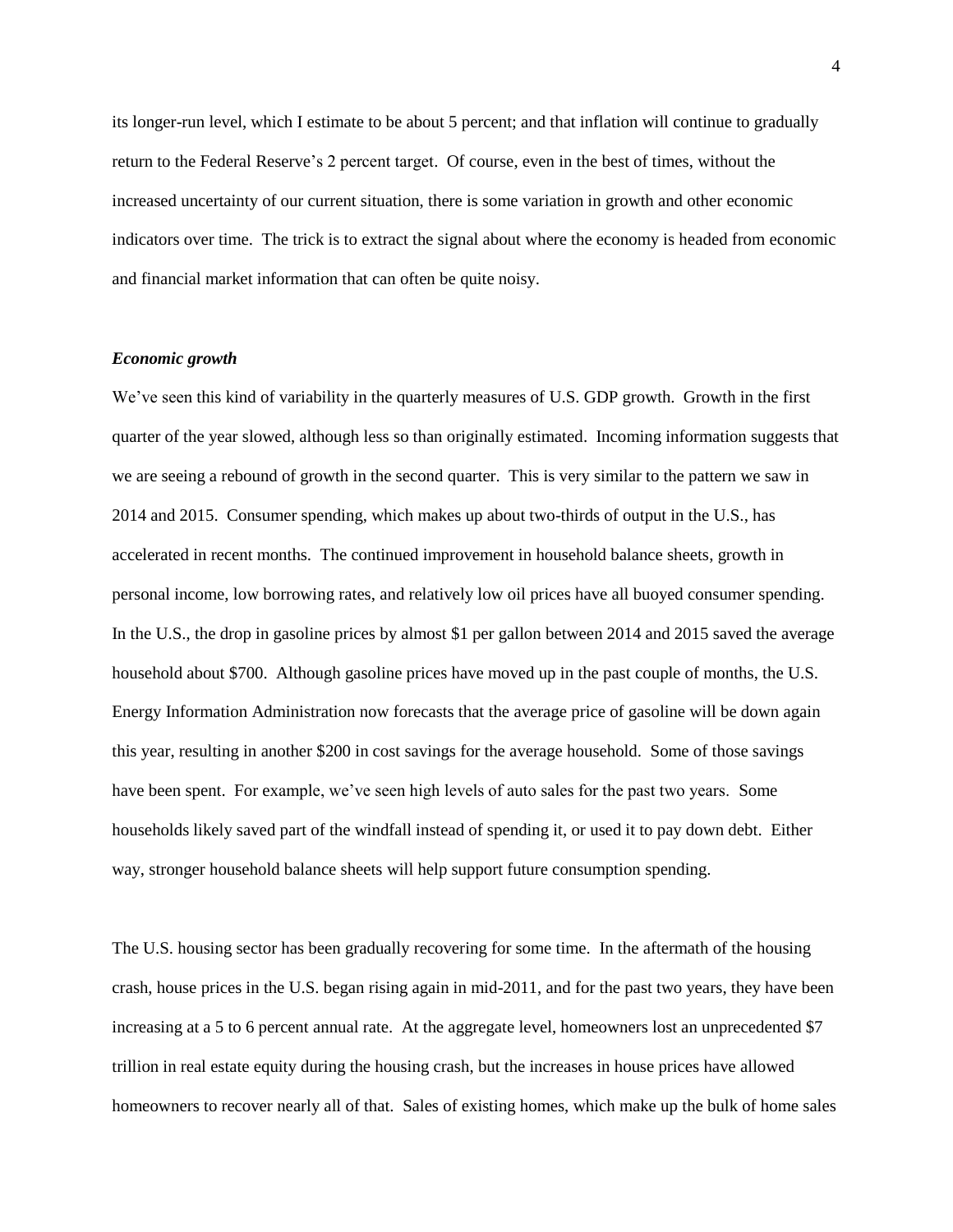in the U.S., are now back near the levels seen before the housing bubble run-up in the early to mid-2000s. I am using the pre-bubble level as my benchmark because we shouldn't want to see the housing market return to bubble proportions. Other parts of the housing sector haven't yet fully recovered. Construction and sales of new homes have been rising at a gradual pace, but they are not back up to their pre-bubble levels. Starts remain below the levels consistent with projections of household formation over the longer run, and in some markets, the supply of housing hasn't kept up with demand. In addition, the type of housing being built has shifted. Over the past five years, increases in multifamily housing starts have significantly outpaced increases in single-family starts. This may reflect a shift in preferences toward more urban living, but it likely also reflects the desire on the part of some people who lived through the crisis to rent rather than own. Mortgage rates are low but households are being careful in not taking on more mortgage debt than they can handle, and banks are lending to those with good credit quality. My assessment of conditions is that the recovery in housing should continue at a moderate pace.

In contrast to housing, business fixed investment remains weak. While the sharp drop in oil prices since mid-2014 benefited consumers and many businesses, firms in the drilling and mining sector, their suppliers, and regions whose economies depend on the energy sector have been hurt. We have seen the effects in parts of the Cleveland Fed District where steel production has been down and firms tied to energy have had to cut jobs and reduce investment. But even outside of the energy sector, business investment has been soft despite generally accommodative financial conditions. Manufacturers have been investing but mainly to maintain current operations rather than to expand. Part of the softness in investment reflects weakness in demand outside of the U.S., which has hurt U.S. exports.

Indeed, firms exposed to U.S. trade have had to operate in a very challenging environment. The nominal value of the U.S. dollar has appreciated about 19 percent on a broad trade-weighted basis since mid-2014. This has placed a significant drag on manufacturing output and export growth. But the slowdown in the rate of appreciation in recent months was starting to diminish the drag on growth from net exports.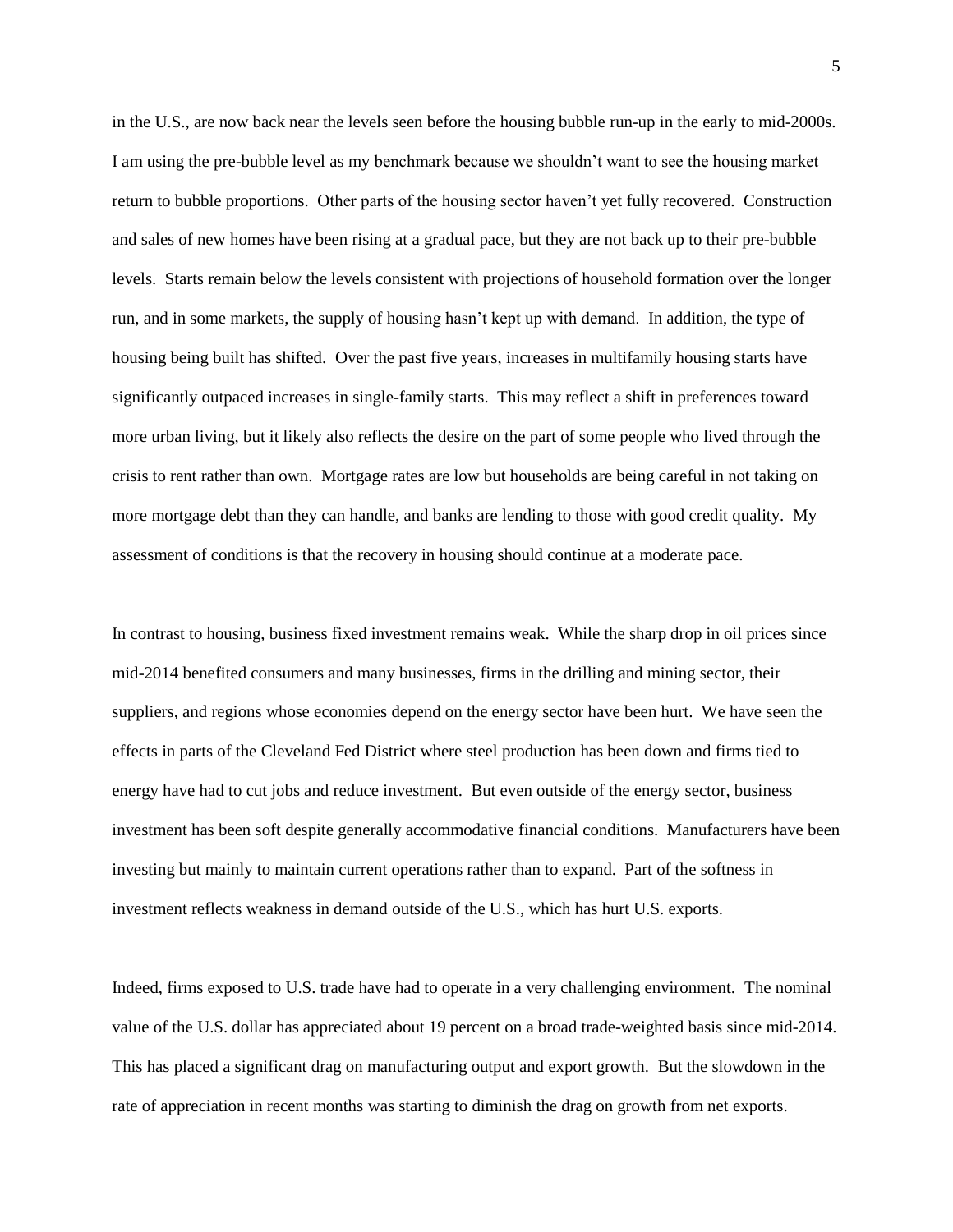Of course, global growth, commodity price changes, and currency fluctuations are not necessarily independent events. For example, a portion of the more than 50 percent decline in oil prices since mid-2014 likely reflects expectations of weaker growth in China and other countries, although supply factors have likely played a greater role. The appreciation of the U.S. dollar since mid-2014 has reflected expectations that real growth in the U.S. will continue to be stronger than growth abroad, as well as projected real interest rate differentials between the U.S. and other economies. We have to be careful not to think of these shocks as independent events and merely sum their effects. We live in an interconnected global economy. Changes in prices and currency values are one way economies reach a new equilibrium after a shock.

While I would expect investment to begin to pick up as overall economic growth expands, the weakness in investment and the associated slow pace of productivity growth pose a risk for the longer-run growth of the U.S. economy. Structural productivity growth is a key determinant of the longer-run growth of output and increases in living standards. And investment in capital, including human capital, is a key determinant of productivity growth. In the U.S., labor productivity growth has risen at only a half of a percent annual rate over the past five years. Part of this weakness is cyclical: weak investment during the recession and early part of the expansion contributed to slow productivity growth over this five-year period. But the weakness in investment and the slow productivity growth have persisted in the U.S. and in several other countries. Productivity growth is very difficult to forecast, so the softness may reverse itself, or it may be longer lasting and reflect a structural issue. If it's the latter, then the longer-run growth rate of the U.S. economy may be lower than the 2 percent growth I've been assuming.

As this overview suggests, some parts of the U.S. economy have fared better than others. But overall, economic growth has proven to be resilient and at a pace slightly above trend. The pace has been sufficient to generate significant progress in labor markets.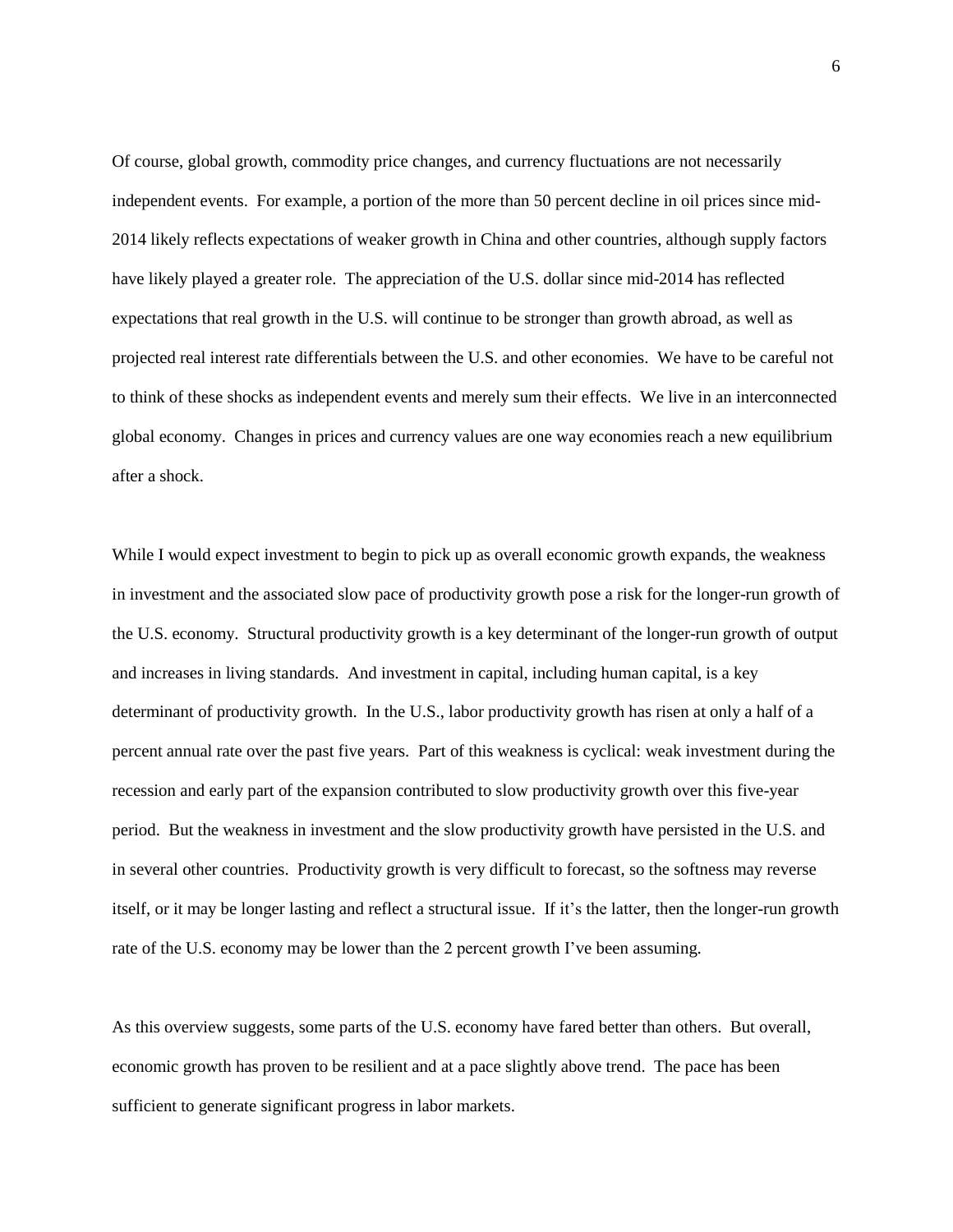## *Labor markets*

Since the trough in early 2010, the U.S. labor market has added more than 14 million jobs, which is about 10 percent of employment, and the unemployment rate has fallen more than 5 percentage points from its peak of 10 percent in late 2009. Over the past two years, there have also been significant improvements in other gauges of the under-utilization of labor, such as measures tracking the number of part-time workers who would rather work full-time and the number of people who have only been looking for work sporadically or have been discouraged from looking at all because they don't think they will find a job. Increasingly, we are hearing from businesses that they are having trouble finding qualified workers. Early on, such reports were concentrated in high-skilled occupations but now they are expanding to include lower-skilled jobs in a broader set of industries.

There has been some month-to-month variation in recent employment reports for the U.S. Payroll growth slowed considerably in May, raising the question of whether we were at the start of a reversal from the considerable progress that's been made in labor markets, or whether the weak reading was the type of transitory change we typically see during expansions. Hiring rebounded in June, alleviating that concern.

Based on my read of the available data, I believe the U.S. labor market remains sound and that we'll continue to see further improvements in the job market, although the pace of improvement will necessarily slow given the progress that's already been made. It's important to put monthly jobs reports into context. One thing we have learned is that we shouldn't take too much signal from one or two monthly reports. Payroll growth has slowed several times during this expansion, only to pick up again. In addition, we should expect to see some slowdown in the pace of job growth as the economy nears full employment. Over the past three months U.S. firms added an average of 147,000 jobs per month. That pace exceeds the 75,000 to 120,000 per month range of trend employment growth estimates from various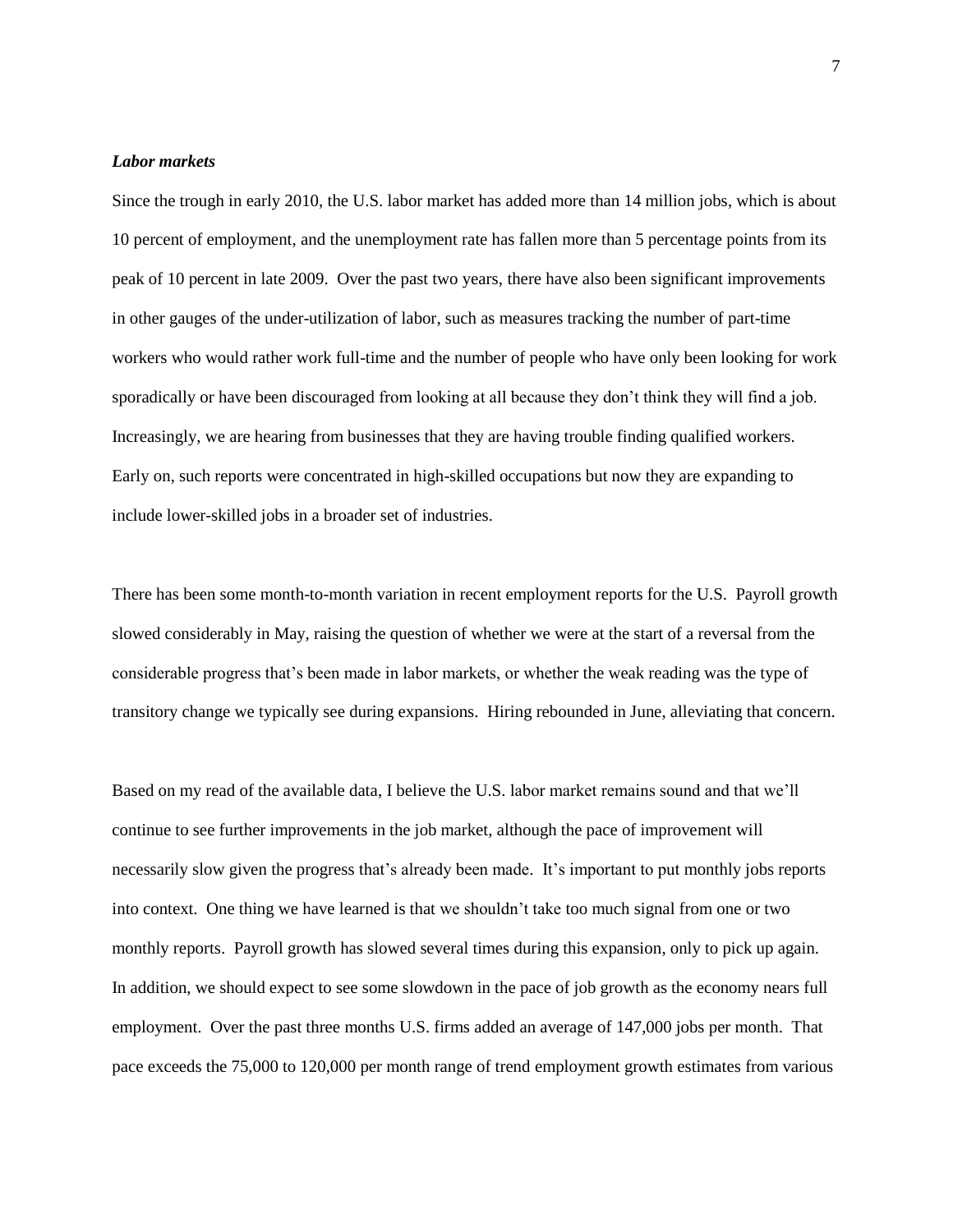models that take into account the aging of the population and other demographic factors affecting labor force participation. So it is enough to put further downward pressure on the unemployment rate.

Other incoming data remain consistent with an improving labor market. Claims for unemployment insurance are low. The rates of job openings and hiring are high. The quit rate is also high, suggesting that workers are confident enough to be looking for better jobs. The unemployment rate is low, and while the labor force participation rate has varied from month to month, averaging through the recent variability we see that the level of the participation rate is consistent with estimates of its longer-run downward trend. Another positive is that there are signs in the data and from anecdotal reports that wages may be accelerating.

All of this suggests to me that labor market progress will continue. At the same time, I do not want to underestimate the difficulty that many people have had finding work during the recession and slow recovery and that many continue to have, or the persistent differences in the employment situation faced by different demographic groups in the U.S. The deep recession and slow recovery have exposed and exacerbated longer-run workforce development issues affecting U.S. labor markets. Technological advances and globalization are changing the nature of available jobs and the skill sets needed to perform those jobs. I believe that government programs and private-public partnerships, including educational assistance, retraining programs, and apprenticeships, can be effective in addressing these long-run labor force challenges and should be brought to bear. On the other hand, I do not believe that monetary policy would be effective in addressing these longer-run problems. So from the standpoint of what monetary policy can do, I believe the economy is basically at maximum employment, one part of the Fed's dual mandate.

#### *Inflation*

The other part of the Fed's dual mandate is price stability. Inflation has been running below the Fed's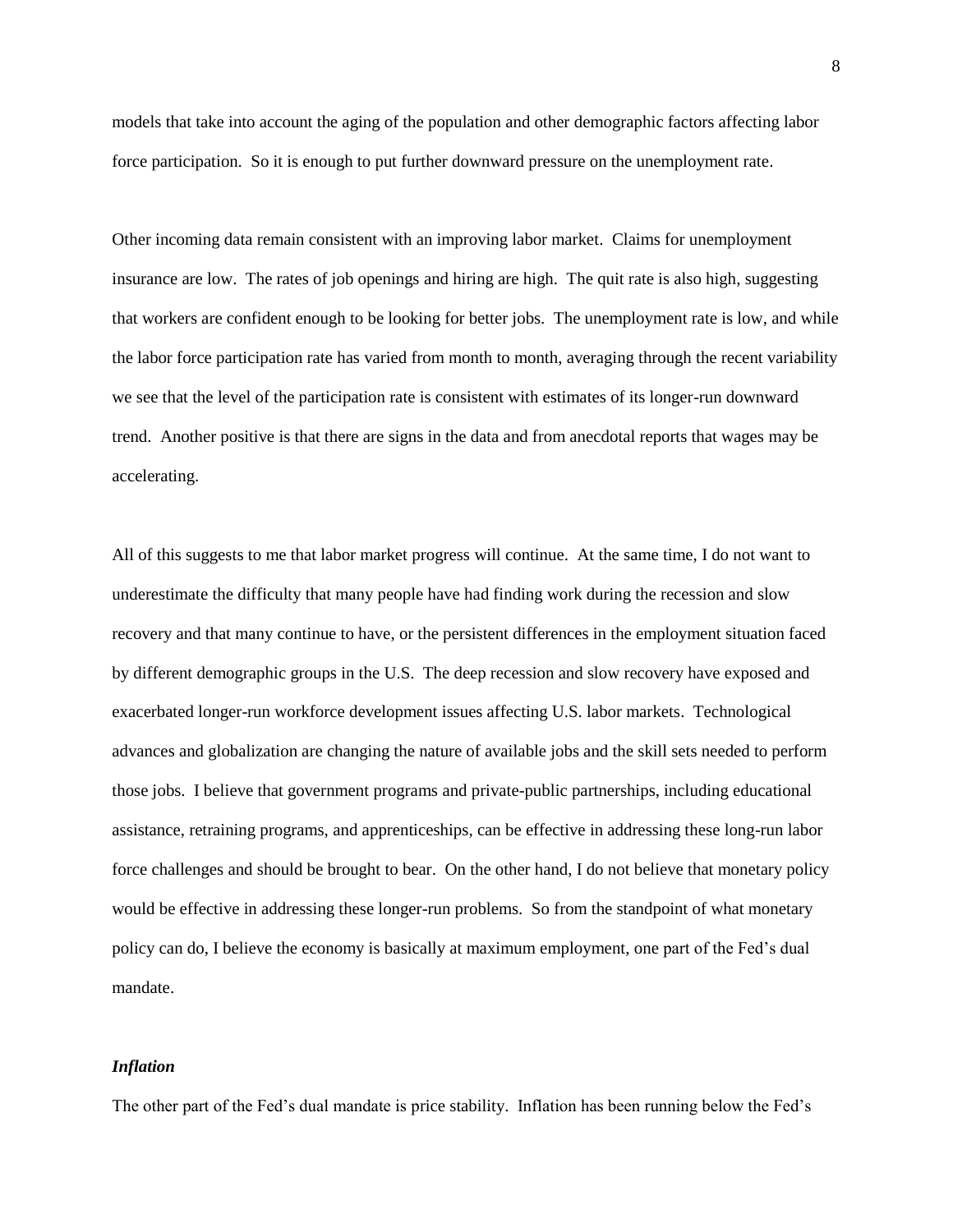goal of 2 percent for quite some time. Low inflation partly reflects the effects of earlier declines in the price of oil and other commodities, which began in mid-2014, as well as the appreciation of the dollar, which has held down the prices of nonpetroleum imports into the U.S.<sup>2</sup>

The most recent inflation data have been encouraging and in accord with the pattern anticipated by the FOMC. Inflation measures have gradually risen as the effects of previous declines in oil prices and dollar appreciation have begun to fade. Headline PCE and CPI inflation, as measured by the year-over-year changes in the underlying indices, have moved up from the very low levels recorded last year and have been stable around 1 percent in recent months. The core inflation measures, which omit food and energy prices because they tend to be volatile, have also been moving up and are above the headline numbers. Another gauge of underlying inflation, the Cleveland Fed's median CPI inflation rate, rose to over 2.5 percent in May, its highest level in over seven years.<sup>3</sup>

Stable inflation expectations are an important component of inflation dynamics. Even in the face of sizable declines in energy prices, inflation expectations have been relatively stable in my view. At this point I expect them to remain reasonably well anchored, but I am monitoring readings carefully. There are various measures of inflation expectations. Survey-based measures have tended to be more stable than those based on market data. Inflation compensation, as distinct from expectations, is the difference in yields between nominal U.S. Treasury securities and Treasury inflation-protected securities. Inflation compensation has fallen by more than the survey measures of expectations, but various models suggest that the movement more likely reflects changes in liquidity premia and inflation risk premia rather than

l

 $2 \text{ According to dynamic simulations of the Federal Reserve Board staff's SIGMA model, a 10 percent rise in the real$ value of the dollar affects core inflation via import prices fairly quickly, resulting in a drop of about 0.5 percent in core inflation a year after the shock, which partially reverses over the subsequent year. A shock to the value of the dollar also tends to reduce GDP with a lag, and the model indicates that this would put additional downward pressure on inflation. See Chart 5 in Stanley Fischer, ["U.S. Inflation Developments,"](http://www.federalreserve.gov/newsevents/speech/fischer20150829a.pdf) remarks at the Federal Reserve Bank of Kansas City Economic Policy Symposium, Jackson Hole, WY, August 29, 2015.

<sup>3</sup> The Cleveland Fed's median CPI inflation rate is available at [https://clevelandfed.org/our-research/indicators-and](https://clevelandfed.org/our-research/indicators-and-data/median-cpi.aspx)[data/median-cpi.aspx.](https://clevelandfed.org/our-research/indicators-and-data/median-cpi.aspx)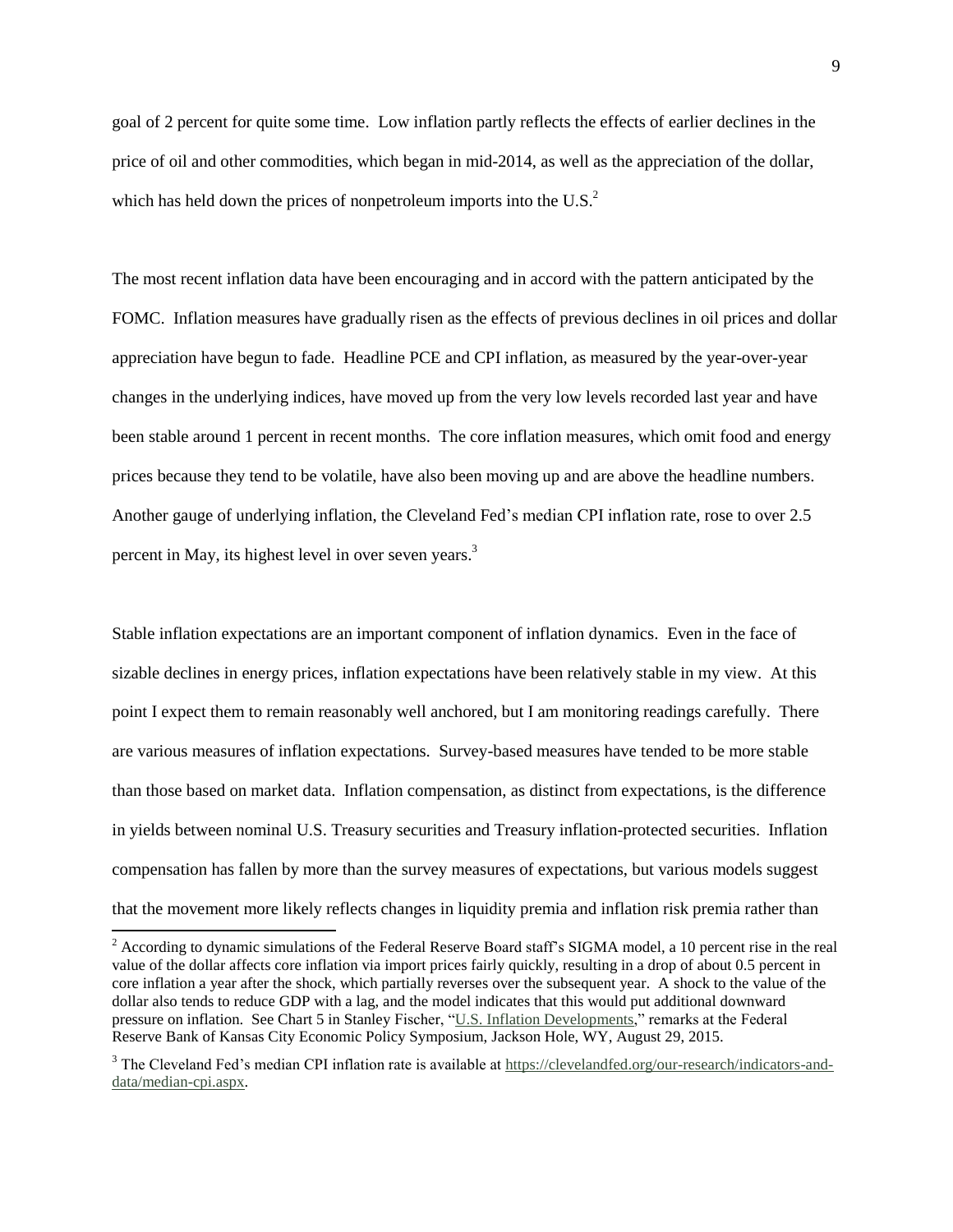changes in inflation expectations. Over a period of heightened market volatility and safe-haven flows into U.S. Treasury securities, I take less of a signal about inflation expectations from the market-based measure of inflation compensation than from the survey measures. The Cleveland Fed's model of inflation expectations provides somewhat of a compromise by incorporating survey measures, as well as market data on nominal Treasury yields and inflation swaps. Its measure of 5-year inflation, 5 years from now has been stable, at about 1.9 percent, in recent months.<sup>4</sup>

Given these readings on inflation and inflation expectations, so long as the real side of the economy continues to perform as expected, I anticipate that inflation will continue to gradually move back to our goal of 2 percent over the next couple of years.

## **Monetary Policy**

l

In setting monetary policy, the FOMC assesses both realized and expected progress on our statutory longer-run goals of price stability and maximum employment. That assessment encompasses a wide range of economic information – the official economic statistical releases and financial market indicators, as well as the information FOMC participants garner by speaking with contacts in our regions.

At its June meeting, the FOMC decided to maintain the target range of the federal funds rate at  $\frac{1}{4}$  to  $\frac{1}{2}$ percent. The FOMC indicated that with gradual adjustments in the stance of monetary policy, it anticipates further improvements in the economy. This was reflected in the Summary of Economic Projections also released at the June meeting. The median projection among the FOMC participants shows growth at about 2 percent over the next three years, consistent with the median estimate of longerrun trend growth; the unemployment rate coming down a bit from current levels and remaining under the

<sup>4</sup> The Cleveland Fed's inflation expectations measure is available a[t https://clevelandfed.org/our-research/indicators](https://clevelandfed.org/our-research/indicators-and-data/inflation-expectations.aspx)[and-data/inflation-expectations.aspx.](https://clevelandfed.org/our-research/indicators-and-data/inflation-expectations.aspx)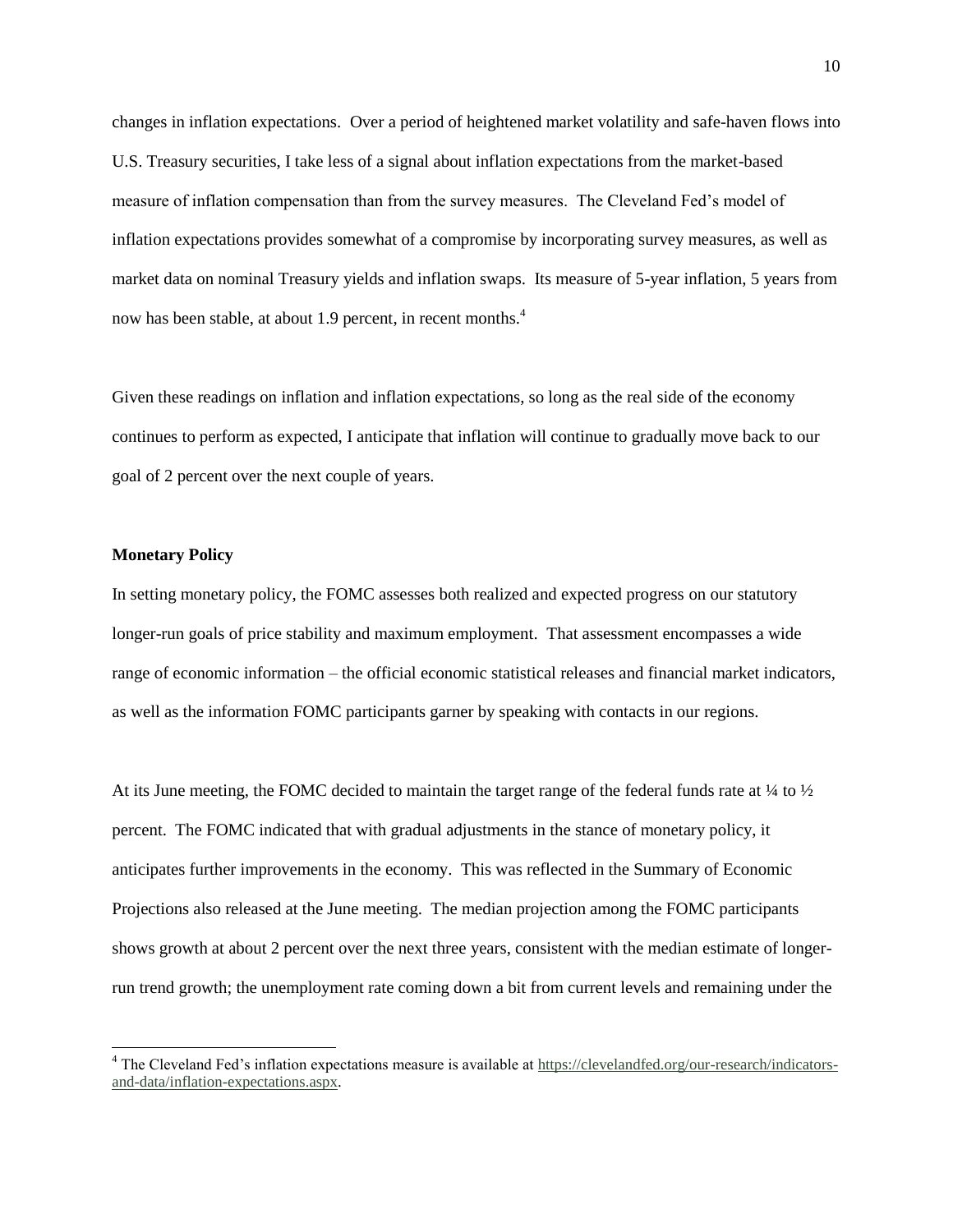median longer-run estimate of 4.8 percent through 2018; and inflation gradually moving up to 2 percent by the end of 2018.

In June, the FOMC also indicated that economic developments will likely warrant only gradual increases in the fed funds rate. Of course, the timing of those rate increases and the overall slope of that gradual path will depend on how the economy, the economic outlook, and the risks evolve.

Indeed, in the June projections, the median fed funds rate path of appropriate policy was somewhat shallower than in the last set of projections in March – partly reflecting somewhat slower growth projected for this year, and partly reflecting a lower estimate of the fed funds rate over the longer run.

I supported the decision not to change rates in June. My support did not reflect a fundamental change to my outlook. The progress being made on our policy goals and the outlook suggest that a gradual upward path of interest rates continued to be appropriate. A gradual path means that monetary policy will remain accommodative for some time to come, providing support to the economy and insurance against downside risks. As I said, I believe that the progress in labor markets has been good and will continue, and I view the inflation data as supportive of a gradual return to target. Now, some might argue that in an abundance of caution, we should wait for clarity on these issues, and I agree that there are risks to acting too soon. But there are also risks to forestalling rate increases for too long when we are continuing to make cumulative progress on our policy goals. Waiting too long increases risks to financial stability and raises the chance that we would have to move more aggressively in the future, which poses its own set of risks to the outlook. I believe waiting too long also jeopardizes our future ability to use the nontraditional monetary policy tools that the Fed developed to deal with the effects of the global financial crisis and deep recession. If we fail to gracefully navigate back toward a more normal policy stance at the appropriate time, then I believe there is a non-negligible chance that these tools will essentially be off the table because the public will have deemed them as ultimately ineffective. This is a risk to the outlook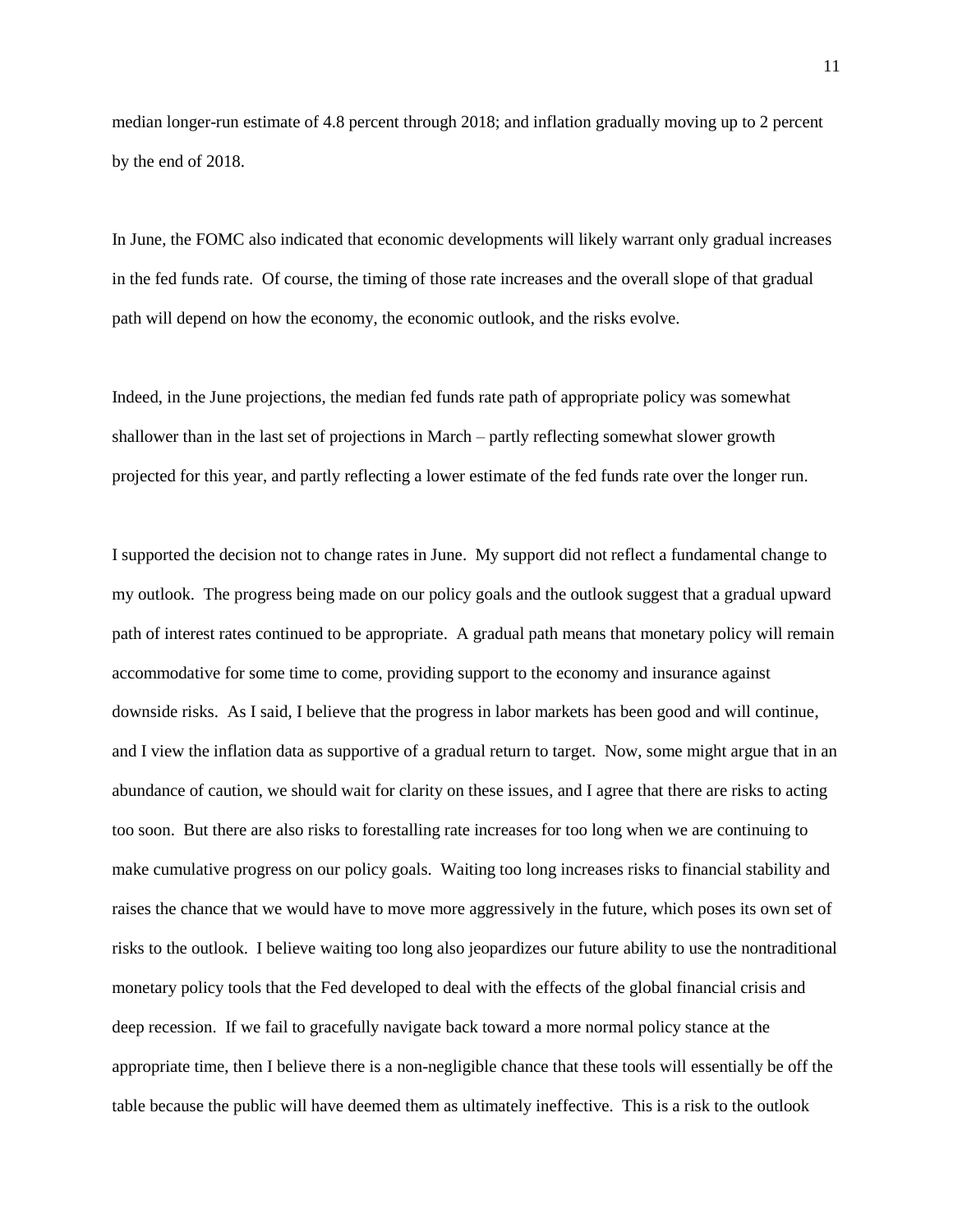should we ever find ourselves in a situation of needing such tools in the future. Of course, such a risk is hard to measure and is not one we typically consider. But we live in atypical times, and we need to take the whole set of risks into account when assessing appropriate policy.

So why, then, did I think it appropriate not to raise rates in June? The reason was timing. There was considerable uncertainty about the outcome of the upcoming U.K. referendum on membership in the European Union. The vote was being held a week after the June FOMC meeting. It was clear there was going to be volatility in financial markets surrounding the vote. If the vote favored exit, there was the potential of disruption in markets. Given that I do not think U.S. monetary policy is behind the curve yet, I saw little cost in waiting to take the next step.

## **After the U.K. Referendum**

 $\overline{a}$ 

It is an understatement to say that market volatility increased on the outcome of the U.K. referendum. We are now in a world of heightened economic and political uncertainty, and I expect we will be living with uncertainty for a while as the U.K. and Europe establish the terms of their new relationship.

When a shock like this hits financial markets, the first task of central bankers is to ensure that there is sufficient liquidity and funding to allow markets to continue to function in an orderly way in the midst of extreme volatility, and to assure the public that we are prepared to act as necessary. The Bank of England, the finance ministers and central bank governors of the G7 countries, and several other individual central banks, including the European Central Bank, the Bank of Japan, and the Federal Reserve, put out statements indicating that they stand ready to use established liquidity tools to support market functioning.<sup>5</sup> Central banks are monitoring the situation for possible contagion across financial

 $<sup>5</sup>$  See the following statements released on June 24, 2016: [Statement from the Bank of England;](http://www.bankofengland.co.uk/publications/Pages/news/2016/057.aspx) Statement from the</sup> [Governor of the Bank of England Following the E.U. Referendum Result;](http://www.bankofengland.co.uk/publications/Pages/news/2016/056.aspx) [Statement of G-7 Finance Ministers and](http://www.mof.go.jp/english/international_policy/convention/g7/g7_160624.htm)  [Central Bank Governors;](http://www.mof.go.jp/english/international_policy/convention/g7/g7_160624.htm) [ECB is Closely Monitoring Financial Markets;](https://www.ecb.europa.eu/press/pr/date/2016/html/pr160624.en.html) [Statement by Minister Aso and Governor](https://www.boj.or.jp/en/announcements/press/danwa/dan1606a.pdf)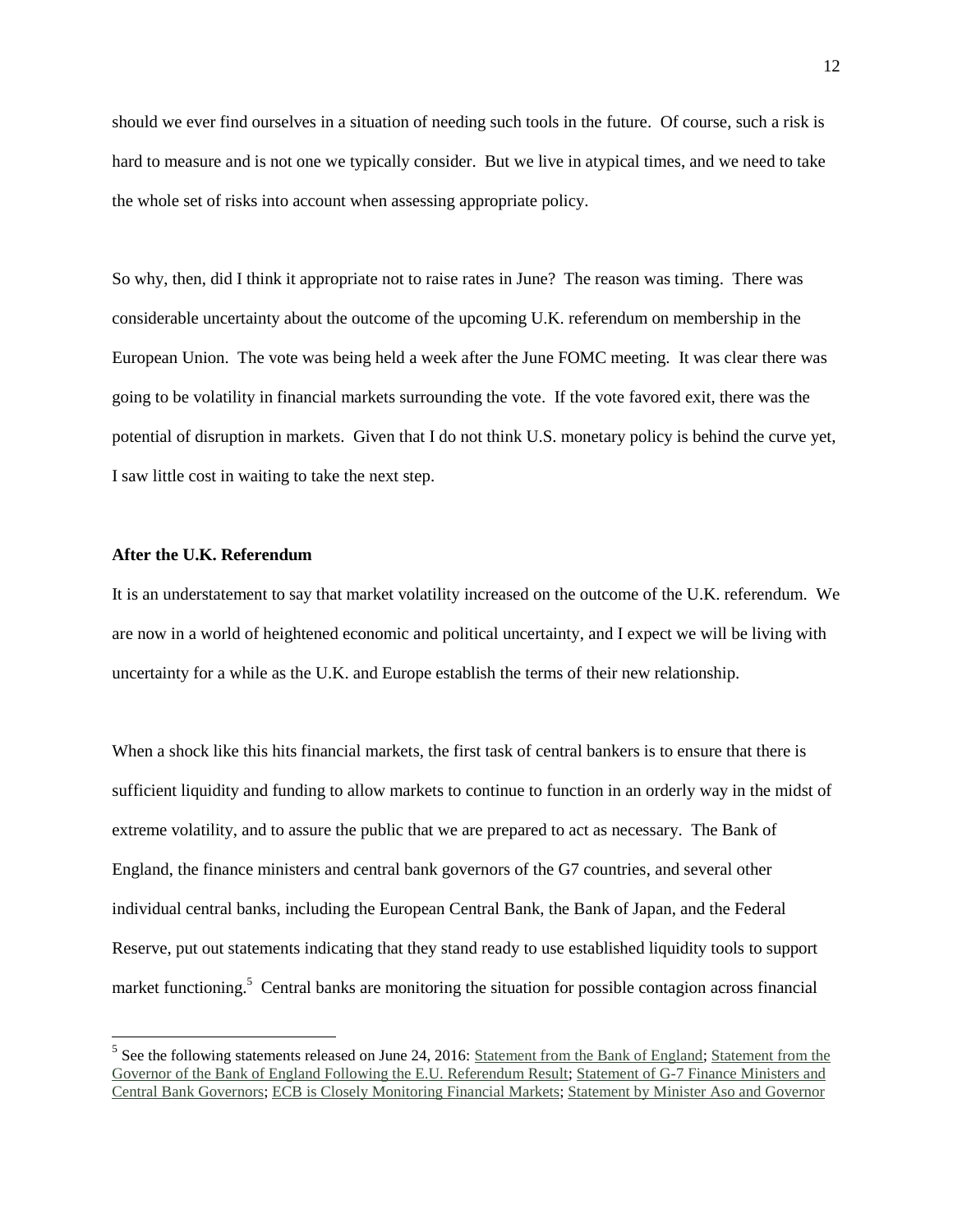markets. The considerable efforts undertaken by policymakers in response to the global financial crisis to increase the resiliency of the financial system, including higher capital and liquidity requirements, mean that financial institutions are now in considerably better shape to withstand short-run volatility while continuing to extend credit to households and businesses. Despite the volatility, markets have generally been functioning in an orderly manner. Investors have been moving funds to safe-haven assets, which has led to lower yields on U.S. Treasuries and appreciation of the U.S. dollar and Japanese yen against the U.K. pound. Reflecting concerns about where U.K. property values may settle, some commercial real estate funds in the U.K. have suspended redemptions. Central banks are continuing to monitor financial market developments closely.

Ultimately, global economies will adjust to the new trading and labor relationships negotiated between the U.K. and Europe. Economists continue to evaluate what the magnitude of the effects on the global economy will be. This will depend on how the situation evolves, so the evaluation will take some time to fully develop. In the U.S., in determining whether a material change in our medium-run economic outlook is needed, monetary policymakers are assessing the consequences of the U.K. referendum in the context of other economic and financial developments. While the U.K. represents about 4 percent of world output and global trade, London is one of the major financial centers of the world. About 4 percent of U.S. exports go to the U.K., which is a relatively small share, but the financial ties between our two countries are larger. Barring any major disruption in financial and banking markets, one of the main mechanisms through which the exit decision could affect the U.S. economy is through dollar appreciation, which, depending on its persistence and magnitude, could dampen U.S. export growth and cause a delay in the return of inflation to 2 percent. Slower growth outside of the U.S. would also lower demand for

 $\overline{\phantom{a}}$ 

[Kuroda on the U.K.'s Decision to Leave the E.U.;](https://www.boj.or.jp/en/announcements/press/danwa/dan1606a.pdf) and [The Federal Reserve is Carefully Monitoring Developments](http://www.federalreserve.gov/newsevents/press/monetary/20160624a.htm)  [in Global Financial Markets.](http://www.federalreserve.gov/newsevents/press/monetary/20160624a.htm)